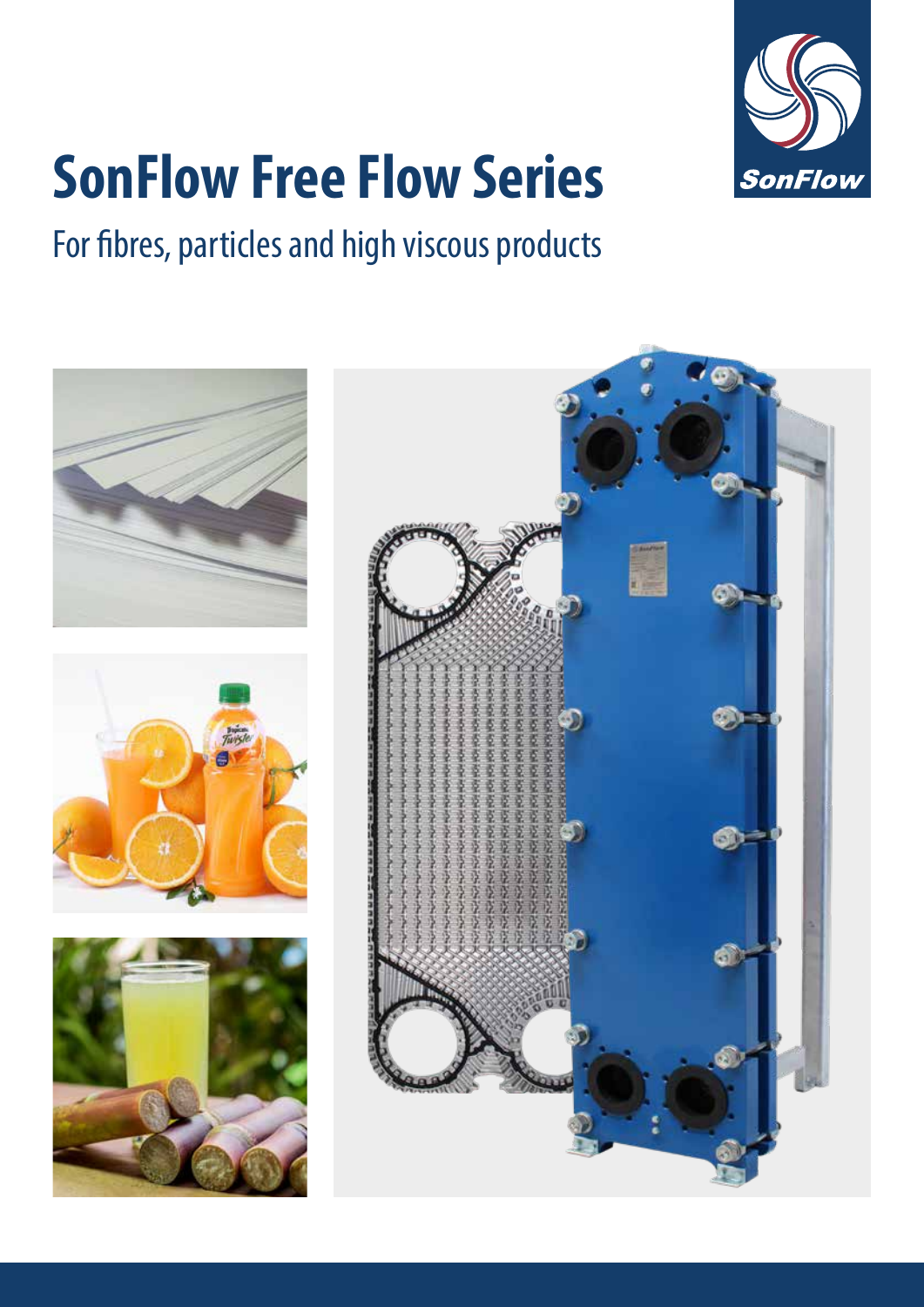SonFlow's new Free Flow plate heat exchanger series is ideally suited for difficult media containing solids, particles, fibres, and high viscous products. The Free Flow plates corrugation is designed for special tasks, where the conventional plate heat exchanger usually has a higher risk of fouling or clogging.

For the Free Flow plate series, the key focus lies in reliability and high performance. If the plate heat exchanger is not suited for the operating media, the intervals between maintenance and the risk of fouling are increased.

#### Industries:



*Free Flow Princip High and Low Plates Princip*

- Dairy/food/beverage industry
- Sugar industry
- Biogas industry
- Wastewater industry
- Pulp and paper industry
- Mining industry



#### An optimized flow distribution

An optimized flow distribution reduces fouling and uneven temperature zones, keeping the performance levels high over time without unnecessary energy losses, maintenance costs, or unplanned stops.

#### Features

Every detail is designed carefully to ensure optimal heat transfer, reduced maintenance costs and decreased downtime.



### Free Flow Series for fibres, particles and high viscous products



### Plates

The wide channels provide enough room for difficult media to flow freely. The pattern of horizontal waves maintaining no plate contact points in the flow direction, ensuring gentle treatment of the output product. The clearance between the heat transfer plates measures up to 12 mm gab depending on the plate type.

#### High and Low

The SonFlow SFF151 and SFF301 Free Flow Plate Heat Exchanger is specially designed to mix both viscosity and flow. The design consists of two different plate patterns: "SonFlow HIGH" and "SonFlow LOW", which can be assembled for either 12/6 mm or 9/9 mm plate gab.

### Designed to meet your needs

Our extensive range ensures that we can offer the best solution at the best price and, if required, combine several different types of heat exchangers to ensure that you get the best possible solution.

- Suitable for media containing solids, particles, fibres and high viscous products
- The wide channels enable efficient flow and heat transfer
- Free Flow gap without contact points minimize the risk of fouling and clogging